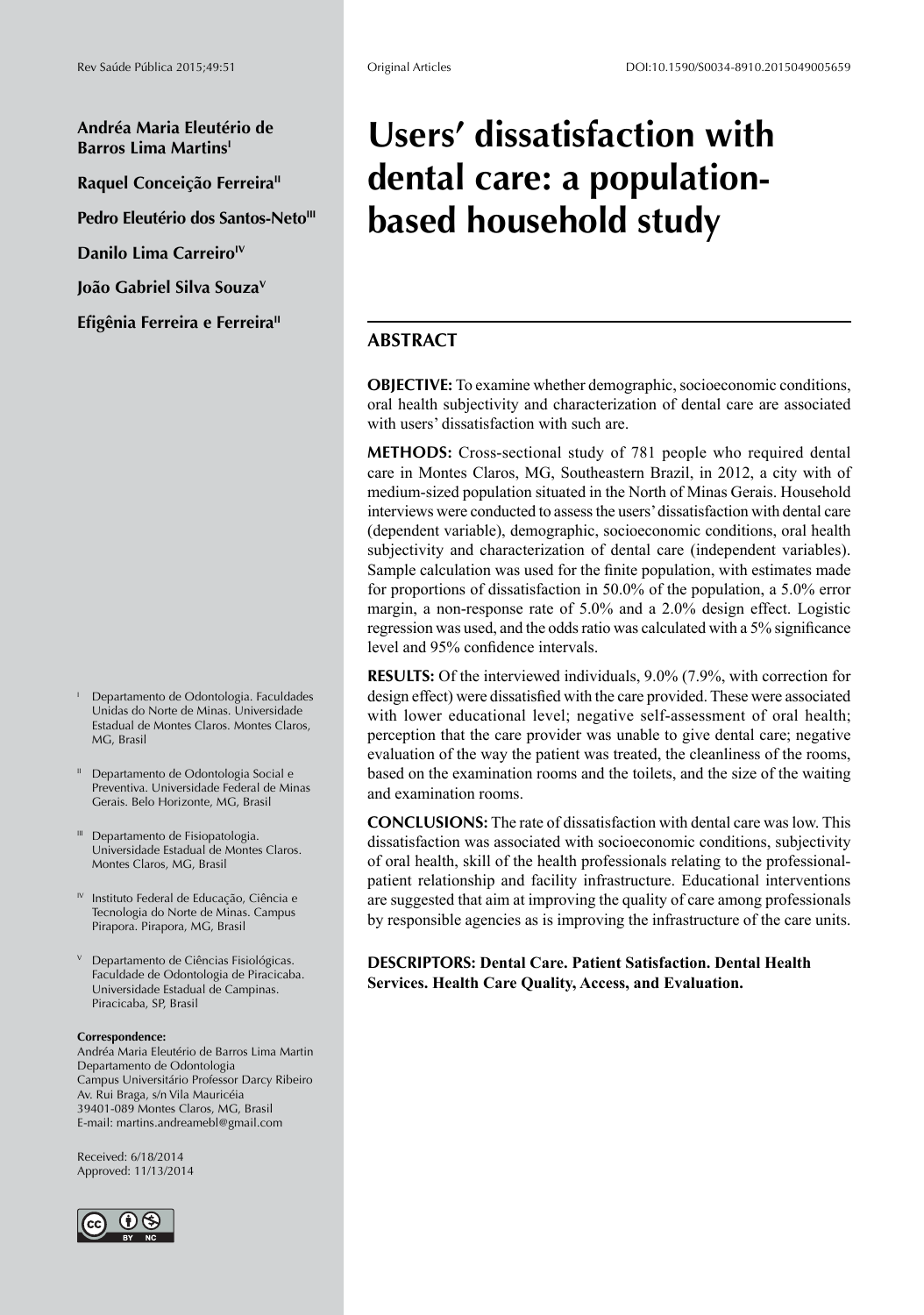#### **INTRODUCTION**

Evaluation of health services by their users provides essential information for defining quality standards of the care delivered. This evaluation makes it possible to supplement technical evaluations with a vision shared by health service users based on their perception of the care they receive.5 One of the factors considered in the evaluation of health care service quality is user satisfaction,<sup>8</sup> which has become an important tool for developing management strategies for the sector to meet the needs of the population appropriately.13 The users' satisfaction level may have an influence on the demand for health care, which is one of the parameters used to analyze the results achieved by health services.<sup>9,23</sup>

This evaluation process includes satisfaction with dental health services, which is nationally evaluated in epidemiological surveys that investigate the population's oral health conditions (*Projeto SB Brasil*). Between 2002 and 2003, and in 2010, these kind of population-based studies were performed by the Brazilian Ministry of Health.<sup>a,b</sup> In the 2002 to 2003 survey, the service was evaluated as "good" at a frequency ranging from 60.2% and 65.6%, according to age group.6 In 2010, satisfaction levels of over 56.4% were recorded, which varied according to age group.<sup>a</sup>

Aspects used to evaluate health systems can be access, coverage and equity. Quality is seen as a primary factor to be considered in such an evaluation. $\epsilon$  Donabedian<sup>7</sup> proposes that the best strategy to evaluate these services must involve a model composed of structure, work process and results achieved. The structure refers to the characteristics of health care providers, their instruments and resources, as well as the physical and organizational conditions of their services. The process has to do with the relationship between the health service professionals and users that exists during such activities. The results involve the changes in health condition, knowledge, behavior and user satisfaction that result from the care given.<sup>7</sup> User satisfaction is characterized as the feelings that users have in relation to health care and how they evaluate this care, taking factors such as waiting time, travel time, communication with service providers and care received into account.

No studies were identified that evaluated dissatisfaction with dental care among population-based household samples or that considered that potential factors that are associated with dissatisfaction. Thus, understanding the prevalence of dissatisfaction and recognizing its associations to individual characteristics, in addition to the peculiarities that the service offers, can provide a foundation to consolidate health policies that are aimed at improving the care service provided to the population under study.

The aim of this study was to examine whether oral health subjectivity, dental care characterization, demographic and socioeconomic conditions are associated with users' dissatisfaction with dental care.

# **METHODS**

This cross-sectional study was performed with 781 urban residents of the Brazilian municipality of Montes Claros, MG, Southeastern Brazil, in 2012. Based on a cluster sampling plan, one participant per household, aged 18 years or over, who had not suffered institutionalization, and had required and used dental care in the 12 months previous was considered. The estimated proportional frequency of dissatisfaction with the dental services was estimated in 50.0% of the population, with a 5.0% error margin, a non-response rate of 5.0%, and a 2.0 design effect in sample calculation for the finite population of Montes Claros (n = 344,427) (IBGE, 2010).<sup>d</sup>

A two-stage cluster sampling plan was performed. In the first stage, 30 census sectors were randomly selected per sample that were proportional to the size. The sampling fraction was calculated for each randomly selected sector, based on the number of households from each selected sector and the total number of households in the city. In the second stage, a percentage of blocks were randomly selected from each of the 30 sectors that were selected in the first stage by means of simple random sampling. The household from the selected blocks were visited and the individuals who met the inclusion criteria were invited to participate in the investigation. The sampling fraction of this stage was obtained by the ratio between the number of households visited in each sector, and the total number of households in this sector. The inclusion probability of each selected household was estimated based on from the product of the inclusion probability at each of the two stages. The response rate in each sector was incorporated and the final inclusion probability of each household was obtained.<sup>24</sup> Different weights were assigned to the elements of the sample, which were calculated using the inverse product of the inclusion probabilities at the various selection stages.24

a Ministério da Saúde, Secretaria de Atenção à Saúde, Secretaria de Vigilância em Saúde. SB Brasil 2010: Pesquisa Nacional de Saúde Bucal: resultados principais. Brasília (DF); 2012 [cited 2015 Feb 13]. Available from: http://bvsms.saude.gov.br/bvs/publicacoes/pesquisa\_ nacional\_saude\_bucal.pdf

b Ministério da Saúde. Projeto SB Brasil 2003: condições de saúde bucal da população brasileira 2002-2003: resultados principais. Brasília (DF); 2004 [cited 2015 Feb 13]. (Série Projetos, Programas e Relatórios). Available from: http://cfo.org.br/wp-content/ uploads/2009/10/04\_0347\_M.pdf

c Vuori HV. Quality assurance of health sciences: concepts and methodology. Copenhagen: WHO Regional Office for Europe; 1982.

<sup>&</sup>lt;sup>d</sup> Instituto Brasileiro de Geografia e Estatística. Cidades. Rio de Janeiro: Instituto Brasileiro de Geografia e Estatística; 2010 [cited 2011 Jun 10]. Available from: http://www.cidades.ibge.gov.br/xtras/home.php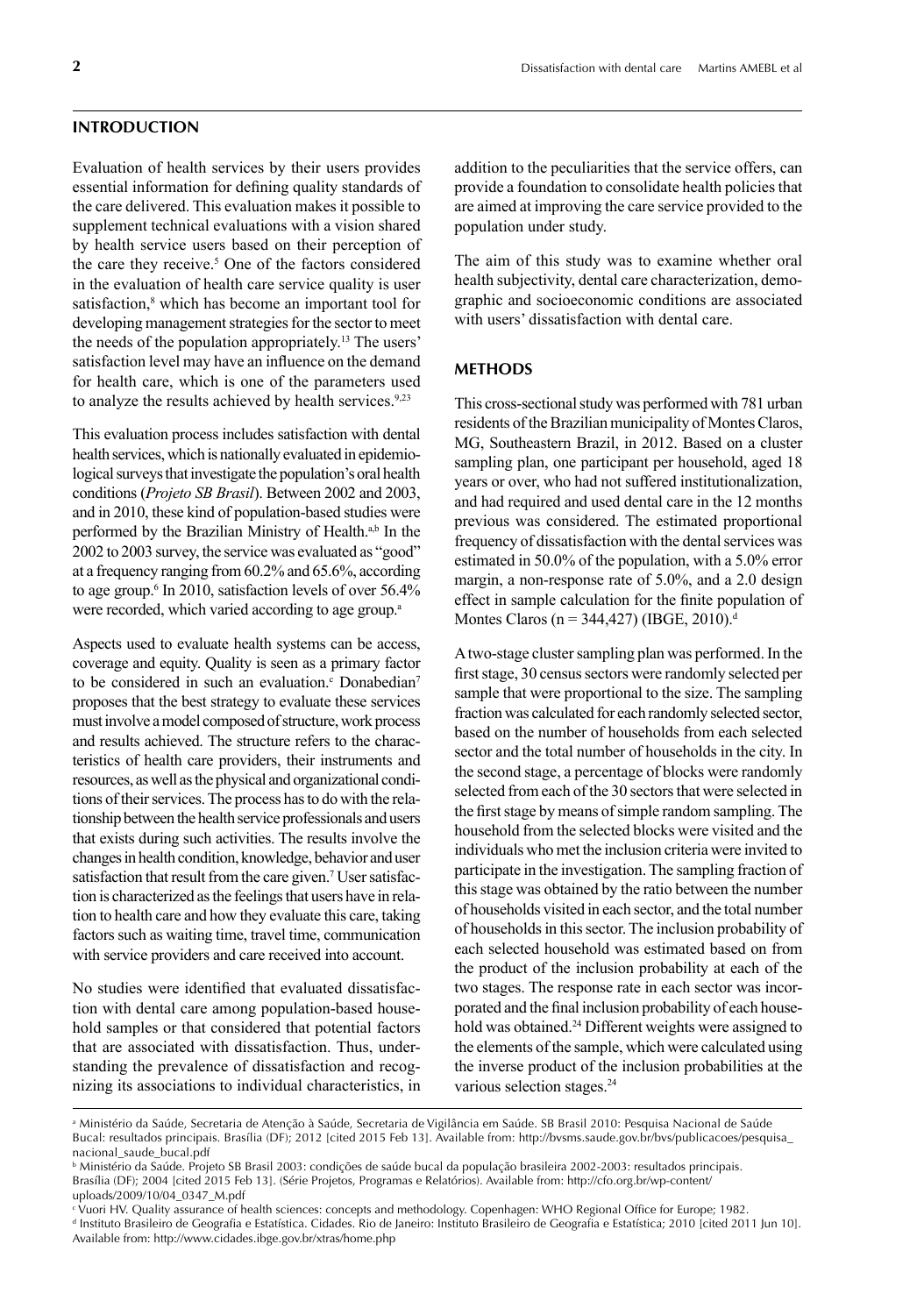A sample of 768 household representatives was estimated. This estimate considered a 5.0% non-response rate from 805 representatives. These participants met the required criteria to be included in the study as they reported that they had used dental care in the year previous, and as they responded to the question relating to the evaluation of the dental services. The interviews were performed by previously trained medicine, dentistry and mathematics students from a public higher education institution.

The dental care evaluation (dependent variable) was obtained from those who reported having used such services in the year previous was based on the following question: "Would you say that you are generally very satisfied, partially satisfied, neither satisfied nor dissatisfied, partially dissatisfied or very dissatisfied with the conditions found in dental care services?". The variable was dichotomized into satisfied (very satisfied; partially satisfied; neither satisfied nor unsatisfied) and dissatisfied (partially dissatisfied and very dissatisfied), in accordance with a previous study.23

For those who needed and were given dental care in the previous year, the absolute and relative values were estimated: percentage (%) and percentage with correction for design effect (%) of the variables relating to demographic, socioeconomic conditions and characteristics of dental care. Demographic conditions included: sex, age group (in years, discrete, and dichotomized by the lower limit of the 95% confidence interval) and race or skin color.

The socioeconomic conditions referred to education, marital status, income *per capita* and the participant's occupational status. Education, expressed in years spent in study, was categorized in accordance with the Brazilian teaching organization about basic education (primary and secondary) and higher education,<sup>e</sup> and was evaluated as a discrete variable in the analysis. Income *per capita* was calculated based on the monthly family income divided by the number of residents in that household and expressed in multiples of the national minimum wage: R\$622,00 in May 2012 (US dollar exchange rate  $-$  US\$1.00 = R\$2.01).

Self perceived oral health was considered based on the subjective conditions of oral health, which were evaluated by the following question: "How would you classify your oral health?"<sup>b</sup> and dichotomized into great/good and fine/bad/terrible.

The following variables were considered to evaluate the characteristics of the dental care: clinic funding (private care/private insurance; public care); type of dentist (dental surgeon/specialist; dental surgeon/general practitioner; hygiene technician/community agent/experienced dentist/student dentist); how the service was paid for (privately funded; health insurance; free/public insurance/pro bono); whether the dental care provider had the appropriate skills (yes; no).

The instrument's structure Assessment Dental Care System Satisfaction Questionnaire (ADCSSQ) was built based on a questionnaire designed to evaluate ophthalmologic care, the *Questionário de Responsividade ao Sistema de Assistência Ocular* (QRSAO – Ophthalmic Care System Satisfaction Questionnaire. The QRSAO, which was developed by the World Health Organization (WHO), covers ocular care aspects; it was translated to be fitting for the Portuguese language and Brazilian culture. The instrument consists of questions that address care, dignity, privacy, communication, autonomy, choice and infrastructure.18 A decision was made to modify this instrument as it is to evaluate user satisfaction regarding the service used, following the parameters set out by the WHO. Furthermore, despite having been developed for ophthalmologic care, the instrument does not have questions that are specific only for this type of service, meaning its modification was not difficult. The questionnaire also includes questions regarding components from the Donabedian quality triad (structure-process-outcomes).7 This instrument's reliability was evaluated before the data was collected.

The evaluation of dental care characteristics followed the guidelines as proposed by Donabedian's triad.7 The considered aspects referring to the process were care promptness, dignity, privacy, communication, autonomy and choice. Infrastructure and user satisfaction were also considered along with dental care.

The associations between dissatisfaction with dental care and demographic, socioeconomic conditions, the subjectivity of oral health and characterization of dental care were estimated, as were the ADCSSQ structure and process aspects. Logistic regression was used with correction for the design effect. The odds ratio was calculated with a 5% significance level and 95% confidence intervals (OR/95%CI). The analyses were performed using SPSS® Statistics, version 19.0, software.

This research is in accordance with principles set out in Resolution 196/96 by the Brazilian National Health Council and was approved by the Ethics and Research Committee from the Brazilian Educational Association (Protocol 112, approved March  $29<sup>th</sup>$ , 2010).

## **RESULTS**

Of the 2,582 individuals whom were invited to participate in this study, 792 needed dental care less than one

e Brasil. Lei nº 9394, de 20 de dezembro de 1996. Estabelece as diretrizes e bases de educação nacional. Brasília (DF); 1996 [cited 2014 Jan 24]. Available from: http://www.planalto.gov.br/ccivil\_03/leis/l9394.htm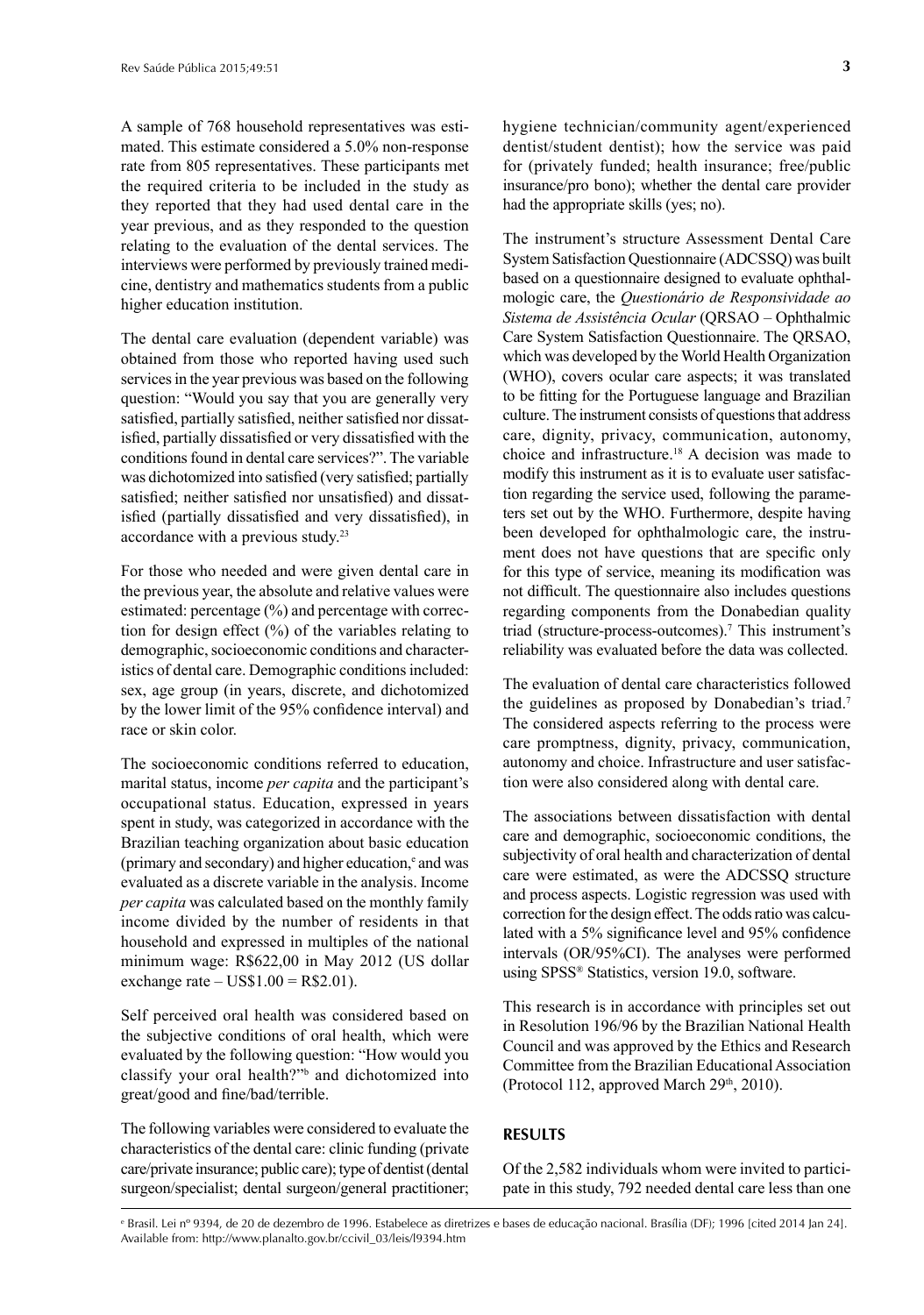year previous and successfully got it, and 10 did not include information about how long ago they obtained dental care. One person among the 792 refused to participate in this study. Thus, 781 individuals were considered to evaluate dental care satisfaction. A sample of 805 people was estimated with a 5.0% non-response rate. This rate was 0.12%, meaning that the investigated population is representative of the population in Montes Claros.

Of the 781 evaluated individuals, 9.0% (without correction for the design effect), i.e., 7.9%\* (with correction for the design effect) reported that they were dissatisfied with the dental services they used. A significant 23.6%

portion of the participants (without correction for the design effect), i.e., 23.9%\* (with correction for the design effect) required the service and did not get it (Figure).

Most users positively evaluated (great; good) the cleanliness and size of the dental care facilities, as they did regarding dignity, privacy, communication, autonomy and choice (Table 1).

Dissatisfaction was associated with demographic and socioeconomic conditions, the subjective conditions of oral health, characterization of dental care and aspects from the ADCSSQ during the bivariate analysis (Table 2).



**Figure.** Flowchart of the participants involved in the epidemiological survey regarding their evaluation of dental care they received. Montes Claros, MG, Southeastern Brazil, 2012.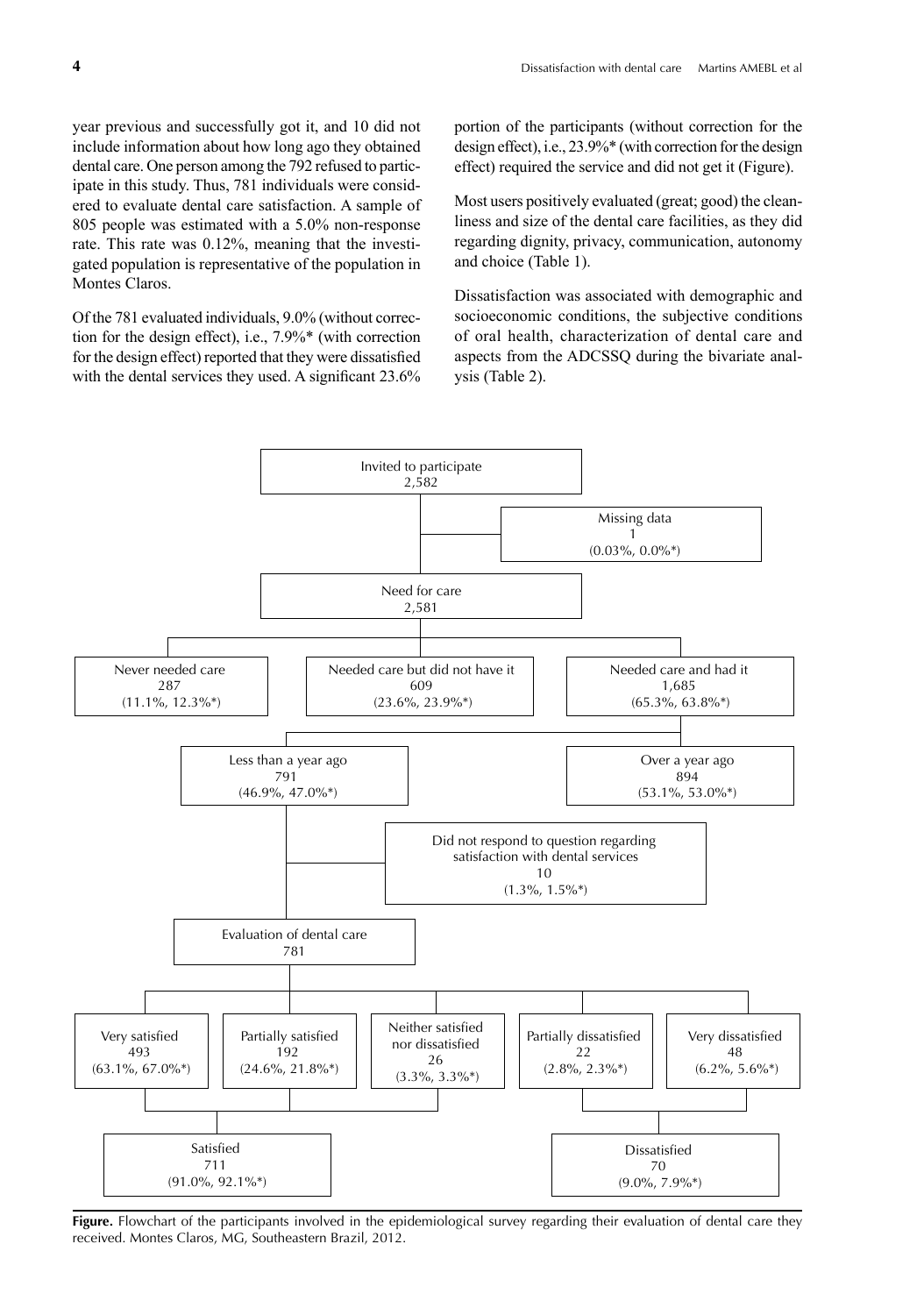During the multiple analysis, dissatisfaction was found to be lower among the lesser educated individuals; was higher among those who self-evaluated their oral health as fine, bad or terrible; was higher among those who claimed that their dental care providers did not have appropriate skills; was higher among those who considered the respect they were given as fine, bad or terrible; was higher among those who evaluated the facilities' cleanliness, including toilets, as fine, bad or very bad; as well as being higher among those who reported the size of the waiting rooms and the examination rooms as being fine, bad or very bad (Table 3).

### **DISCUSSION**

The prevalence of dental care dissatisfaction was low at 9.0%, i.e., 7.9%\* (with correction for the design effect). Dissatisfaction was associated to a low education level, to a negative self-perception of oral health, to a perception that the dental care provider is inadequately skilled, to having been treated with a lack of dignity and an unsuitable infrastructure as per facility cleanliness and size. A considerable portion of the survey participants needed dental care and did not receive it, which may indicate that it is difficult to reach this service in this particular city. Previous studies identified low levels of dissatisfaction with dental care,<sup>12,23</sup> as well as with other health services.<sup>6,10,16,22,25</sup> The quality of dental care was rated as "very good or good" by Peres et al,<sup>19</sup> as it was during this investigation. This situation is known as the "elevation" effect on the reported satisfaction rates even when expectations regarding the services are negative.16 Low levels of dissatisfaction with services used may indicate they offer good levels of resolvability and efficiency, which is a positive quality indicator. Health care effectiveness can be partly estimated by the users' satisfaction with the services provided, which relates to greater service use, adherence to therapeutic proposals membership and loyalty with the care provider.<sup>23</sup> However, characterizing the dissatisfied individuals is important to optimize the city's dental care.

The sample was primarily made of people with higher education, female individuals and those who use private care services. A previous  $2003$  study<sup>20</sup> that investigated health care in the adult Brazilian population showed that most of those using private services had higher levels of education and were male. Education empowers people by making higher incomes more accessible, which thereby enables the financing of private health services. In addition to higher incomes, access to information encourages health to be more valued, the resulting attitudes mean better health behaviors<sup>19</sup> and the desire to find more qualified professionals, which may explain the low prevalence of dissatisfaction.

When the structure-process-outcomes triad is considered<sup>7</sup> in dental service evaluations, the resulting field refers to the dependent variable (user dissatisfaction with dental services). During the multiple analyses, associations were identified between dissatisfaction and variables referring to: structure; cleanliness of the clinics examination rooms and their toilets; and the size of the waiting and examination rooms, as well as with variables referring to "process",7 the experience of being received and treated with a lack of respect. According to the theoretical model proposed by Andersen and Davidson,<sup>2</sup> the levels of satisfaction experienced by health service users may result from a dynamic process in which all aspects of the model must be considered until the studied denominator is reached. Therefore, user satisfaction is a result of exogenous variables (ethnic and age groups), primary determinants of oral health (external environment, general reported health, oral health care systems and personal characteristics), oral health behaviors (personal habits and formal use of services) and oral health outcomes (oral health condition, perceptions of oral health condition and finally, patient satisfaction).<sup>2</sup> Among the variables proposed by Andersen and Davidson,<sup>2</sup> external environment, general reported health and oral health behaviors were not considered in this study.

Dissatisfaction with dental care was associated with lower time spent in education. During an evaluation of health services that used data from the 2003 World Health Survey, in 21 European countries, it was found that the higher the level of education, the lower the chance that those investigated would be satisfied with the service used, which differs from the findings of this study.4 Research performed with American men suffering from prostate cancer showed that those with comprehensively higher education levels were most satisfied with health services used.<sup>21</sup> Education can influence dental care use $13$  and the need for dental treatment.15 Education may also reflect socioeconomic conditions, which has the potential to have an impact on solicitation of the service, the type of service used and the evaluation of these health services. This fact is due to individuals who have better educations may be more demanding toward rendered services, which may indicate a certain quality and resolvability of the service investigated during this study. Individuals with lower levels of education may find it more difficult to understand the factors that are related to the service used. There may be misunderstandings relating to treatment performed, difficulties in communicating with the professional and problems accessing the service by the patient, which generates greater dissatisfaction.

Dissatisfaction with dental care was associated with negative self-assessment of oral health (fine, bad or very bad). The theoretical model for using dental care, as proposed by Andersen and Davidson,<sup>2</sup> describes satisfaction and the perception of oral health by the patient as being in the field of oral health outcomes. This perception is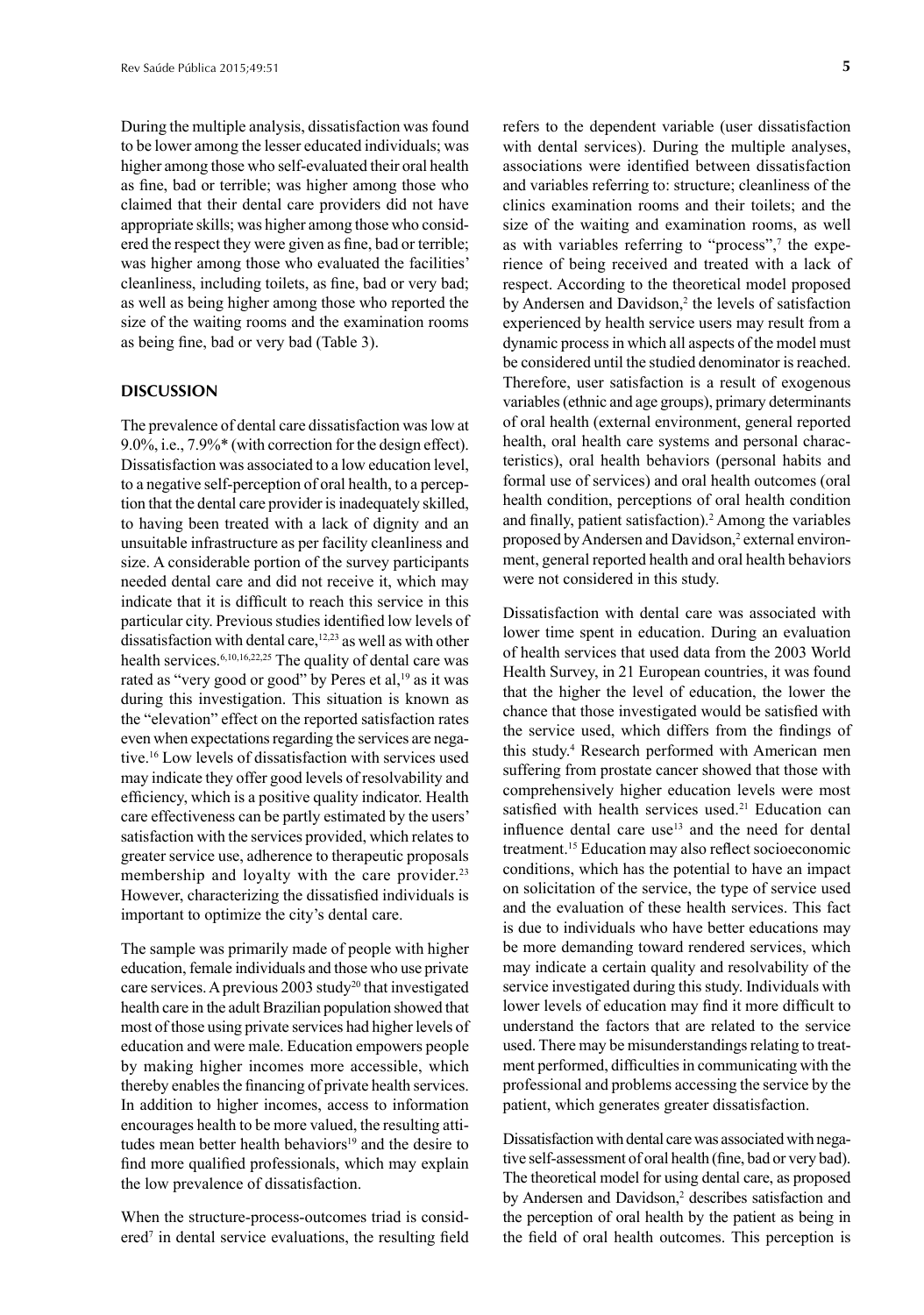| Variable                                                               | $\frac{0}{a}$ |
|------------------------------------------------------------------------|---------------|
| Demographic conditions                                                 |               |
| Sex                                                                    |               |
| Female                                                                 | 73.0          |
| Male                                                                   | 27.0          |
| Age group (years) <sup>b</sup>                                         |               |
| $\geq 18 \leq 37$                                                      | 51.9          |
| $> 37 \le 84$                                                          | 48.1          |
| Race or skin color <sup>b</sup>                                        |               |
| White/Asian                                                            | 28.3          |
| Brown/Black                                                            | 71.7          |
| Socioeconomic conditions                                               |               |
| Years spent in education <sup>b</sup>                                  |               |
| $\geq$ 12                                                              | 42.8          |
| 9 to 11                                                                | 32.2          |
| $0$ to $8$                                                             | 25.0          |
| Marital status                                                         |               |
| Married/Stable relationship                                            | 51.9          |
| Separated/Divorced/Widowed                                             | 10.0          |
| Single                                                                 | 38.2          |
| Income per capita (minimum wages) <sup>c</sup>                         |               |
| $\geq 1$                                                               | 26.5          |
| < 1                                                                    | 73.5          |
| Occupational status <sup>b</sup>                                       |               |
| Working                                                                | 55.3          |
| Retired/Pensioner                                                      | 8.9           |
| Never worked                                                           | 13.0          |
| Unemployed                                                             | 22.8          |
| Subjective condition of oral health                                    |               |
| How would you classify your oral health? <sup>b</sup>                  |               |
| Great/Good                                                             | 76.9          |
| Fine/Bad/Terrible                                                      | 23.1          |
| Dental care characterization                                           |               |
| Clinic funding <sup>b</sup>                                            |               |
| Private care/Private insurance                                         | 75.4          |
| Public care                                                            | 24.6          |
| Type of dentist <sup>b</sup>                                           |               |
| Dental surgeon/specialist                                              | 56.6          |
| Dental surgeon/general practitioner                                    | 37.6          |
| Hygiene technician/Community agent/Experienced dentist/Student dentist | 5.8           |
| How the service was paid for <sup>b</sup>                              |               |
| Privately funded                                                       | 59.9          |
| Health insurance                                                       | 15.3          |
| Free/Public insurance/Pro bono                                         | 24.8          |
| Did the dental care provider have the appropriate skills? <sup>b</sup> |               |
| Yes                                                                    | 94.5          |
| No                                                                     | 5.5           |

**Table 1.** Demographic and socioeconomic conditions, characteristics of dental care and aspects from the Assessment Dental

Continue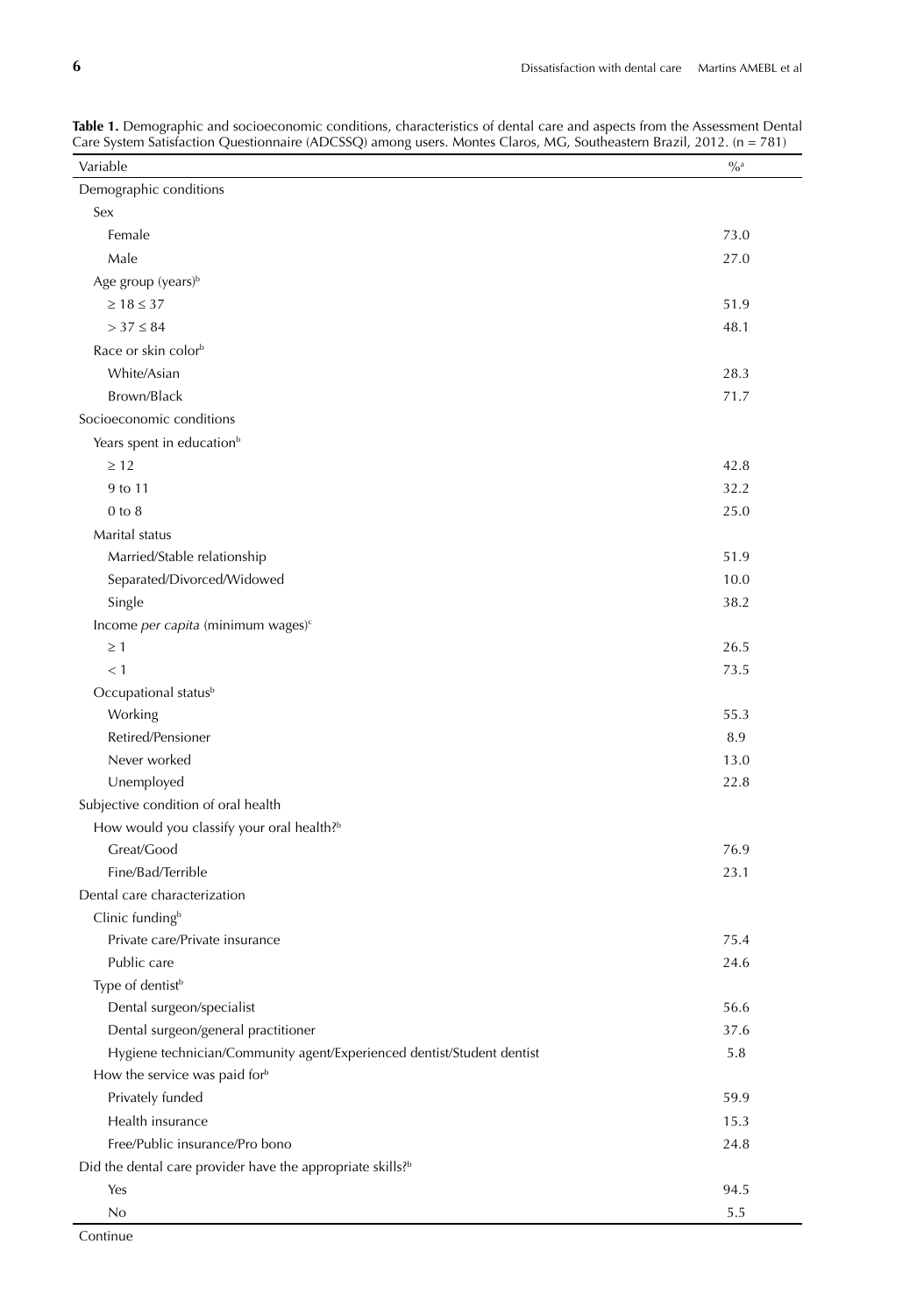| Continuation                                                                                           |      |
|--------------------------------------------------------------------------------------------------------|------|
| ADCSSQ<br>During your last visit, how would you rate                                                   |      |
| Regarding promptness of care                                                                           |      |
| The time spent traveling to your dental care provider? <sup>b</sup>                                    |      |
| Great/good                                                                                             | 81.7 |
| Fine/bad/terrible                                                                                      | 18.3 |
| The time spent waiting before being seen? <sup>b</sup>                                                 |      |
| Great/good                                                                                             | 80.9 |
| Fine/bad/terrible                                                                                      | 19.1 |
| Regarding dignity                                                                                      |      |
| The way you were received and the respect that you were given? <sup>b</sup>                            |      |
| Great/good                                                                                             | 97.0 |
| Fine/bad/terrible                                                                                      | 3.0  |
| Regarding privacy                                                                                      |      |
| The way your privacy was respected during examinations and treatments? <sup>b</sup>                    |      |
| Great/good                                                                                             | 97.7 |
| Fine/bad/terrible                                                                                      | 2.3  |
| The way the service was provided to make sure you were able to speak privately <sup>b</sup>            |      |
| Great/good                                                                                             | 93.0 |
| Fine/bad/terrible                                                                                      | 7.0  |
| Regarding communication                                                                                |      |
| The clarity with which the service provider explained things to you? <sup>b</sup>                      |      |
| Great/good                                                                                             | 94.7 |
| Fine/bad/terrible                                                                                      | 5.3  |
| The time given to enable you to ask questions regarding your dental problem or treatment? <sup>b</sup> |      |
| Great/good                                                                                             | 90.1 |
| Fine/bad/terrible                                                                                      | 9.9  |
| The quality of available information regarding other types of examinations or treatments? <sup>b</sup> |      |
| Great/good                                                                                             | 85.2 |
| Fine/bad/terrible                                                                                      | 14.8 |
| Regarding autonomy                                                                                     |      |
| Your involvement in the decision making process regarding your care or treatment? <sup>b</sup>         |      |
| Great/good                                                                                             | 88.6 |
| Fine/bad/terrible                                                                                      | 11.4 |
| Regarding choice                                                                                       |      |
| The freedom you had to choose your dental care provider? <sup>b</sup>                                  |      |
| Great/good                                                                                             | 87.7 |
| Fine/bad/terrible                                                                                      | 12.3 |
| Have you always tried to see the same dentist your whole life? <sup>b</sup>                            |      |
| Yes                                                                                                    | 39.4 |
| No                                                                                                     | 59.3 |
| Regarding infrastructure                                                                               |      |
| The cleanliness of the clinic as a whole, including the bathrooms? <sup>b</sup>                        |      |
| Great/good                                                                                             | 96.5 |
| Fine/bad/terrible                                                                                      | 3.5  |
| The size of the waiting room and the room where you were examined? <sup>b</sup>                        |      |
| Great/good                                                                                             | 87.7 |
| Fine/bad/terrible                                                                                      | 12.3 |

ª Corrected for the design effect.<br><sup>b</sup> The number of respondents was lower than the number of participants.<br><sup>c</sup> Current minimum monthly wage = R\$622,00 (US\$1.00 = R\$2.01, May 2012).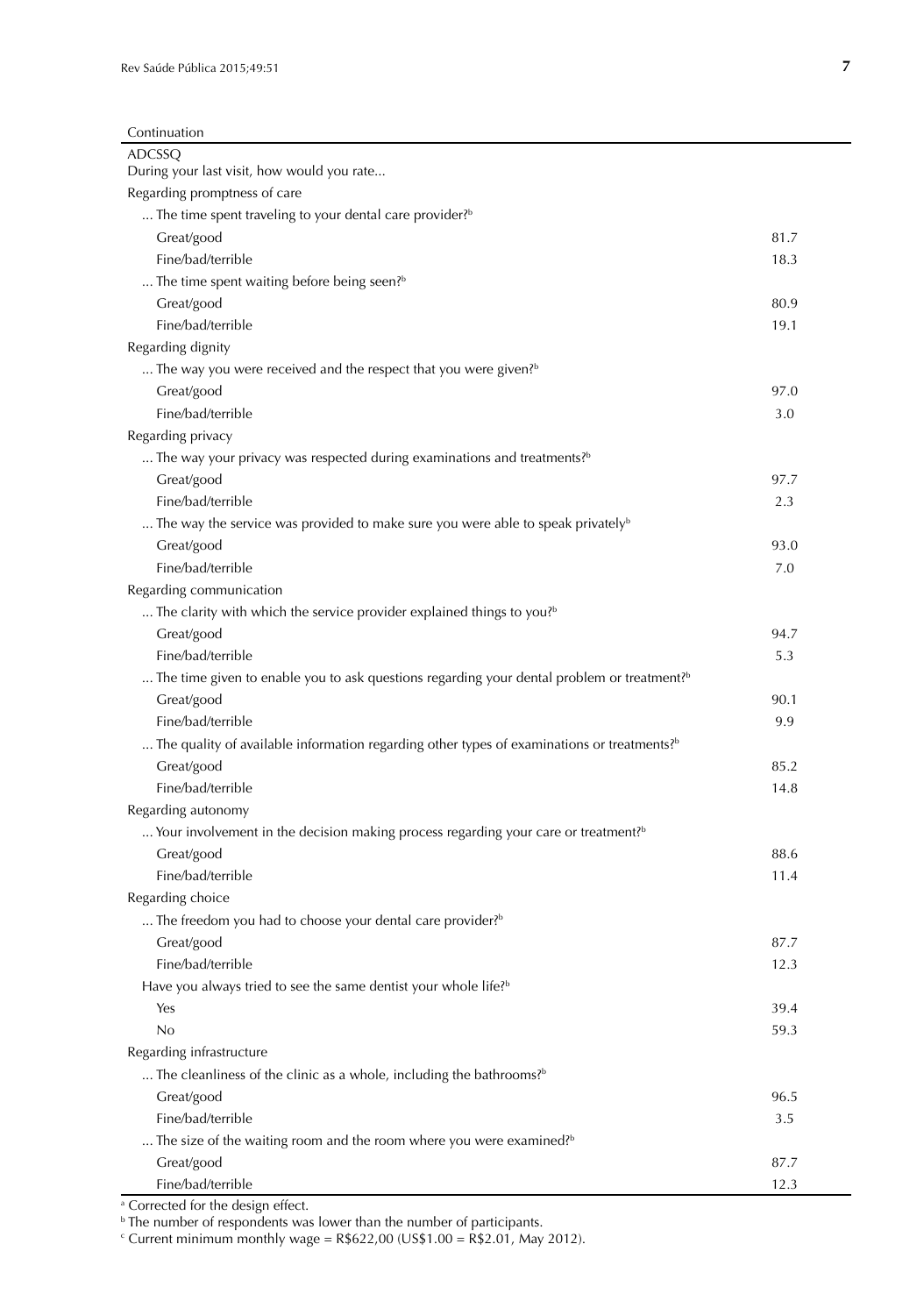**Table 2.** Bivariate analysis between dissatisfaction with dental services and other independent variables among dental service users. Montes Claros, MG, Southeastern Brazil, 2012. (n = 781)

| Variable                                                | Satisfied % <sup>b</sup> | Dissatisfied % <sup>b</sup> | OR <sup>a</sup> | 95%Cla     | p     |
|---------------------------------------------------------|--------------------------|-----------------------------|-----------------|------------|-------|
| Demographic conditions                                  |                          |                             |                 |            |       |
| Sex                                                     |                          |                             |                 |            |       |
| Female                                                  | 91.5                     | 8.5                         | $\mathbf{1}$    |            |       |
| Male                                                    | 93.8                     | 6.2                         | 0.72            | 0.34;1.51  | 0.362 |
| Age group (years) <sup>b</sup>                          |                          |                             |                 |            |       |
| $\geq 18 \leq 37$                                       | 92.9                     | 7.1                         | $\mathbf{1}$    |            |       |
| $> 37 \le 84$                                           | 91.2                     | 8.8                         | 0.88            | 0.76;2.08  | 0.361 |
| Race or skin color <sup>b</sup>                         |                          |                             |                 |            |       |
| White/Asian                                             | 91.4                     | 8.6                         | $\mathbf{1}$    |            |       |
| Brown/Black                                             | 92.5                     | 7.5                         | 0.86            | 0.50;1.50  | 0.585 |
| Socioeconomic conditions                                |                          |                             |                 |            |       |
| Years spent in education <sup>b</sup>                   |                          |                             |                 |            |       |
| $\geq 12$                                               | 93.7                     | 6.3                         | $\mathbf{1}$    |            |       |
| 9 to 11                                                 | 93.0                     | 7.0                         | 1.12            | 0.57;2.23  | 0.726 |
| $0$ to $8$                                              | 88.2                     | 11.8                        | 1.99            | 1.13;3.52  | 0.020 |
| Education/years in study discreet <sup>b</sup>          | N/A                      | N/A                         | 0.93            | 0.88;0.97  | 0.005 |
| Marital status                                          |                          |                             |                 |            |       |
| Married/stable relationship                             | 92.2                     | 7.8                         | $\mathbf{1}$    |            |       |
| Separated/Divorced/Widowed                              | 88.3                     | 11.7                        | 1.57            | 0.59;4.16  | 0.347 |
| Single                                                  | 93.0                     | 7.0                         | 0.88            | 0.53;1.47  | 0.615 |
| Income per capita (minimum wages)                       |                          |                             |                 |            |       |
| $\geq 1$                                                | 93.0                     | 7.0                         | $\mathbf{1}$    |            |       |
| < 1                                                     | 92.1                     | 7.9                         | 1.14            | 0.54;2.40  | 0.715 |
| Income per capita (discrete)                            | N/A                      | N/A                         | $\mathbf{1}$    | 1.00;1.00  | 0.380 |
| Work <sup>c</sup>                                       |                          |                             |                 |            |       |
| Working                                                 | 92.8                     | 7.2                         | $\mathbf{1}$    |            |       |
| Retired/Pensioner                                       | 85.2                     | 14.8                        | 2.23            | 0.72;6.88  | 0.155 |
| Never worked                                            | 93.0                     | 7.0                         | 0.97            | 0.38;2.49  | 0.945 |
| Unemployed                                              | 92.8                     | 7.2                         | 1.00            | 0.42;2.37  | 0.992 |
| Subjective condition of oral health                     |                          |                             |                 |            |       |
| How would you classify your oral health? <sup>b</sup>   |                          |                             |                 |            |       |
| Great/Good                                              | 95.5                     | 4.5                         | $\mathbf{1}$    |            |       |
| Fine/Bad/Terrible                                       | 80.4                     | 19.6                        | 5.20            | 2.25;12.02 | 0.000 |
| Dental care characterization                            |                          |                             |                 |            |       |
| Clinic funding <sup>b</sup>                             |                          |                             |                 |            |       |
| Private care/Private insurance                          | 94.1                     | 5.9                         | $\mathbf{1}$    |            |       |
| Public care                                             | 86.2                     | 13.8                        | 2.57            | 1.20;5.51  | 0.018 |
| How the service was paid for <sup>b</sup>               |                          |                             |                 |            |       |
| Privately funded                                        | 93.4                     | 6.6                         | $\mathbf{1}$    |            |       |
| Health plan                                             | 96.1                     | 3.9                         | 0.57            | 0.18;1.85  | 0.336 |
| Free/Public insurance/Pro bono                          | 86.2                     | 13.8                        | 2.26            | 0.98;5.24  | 0.057 |
| Means of transport used to reach the consultation siteb |                          |                             |                 |            |       |
| Private vehicle/Taxi                                    | 92.3                     | 7.7                         | $\mathbf{1}$    |            |       |
| Public transportation/Motorcycle taxi                   | 92.6                     | 7.4                         | 0.96            | 0.40;2.27  | 0.914 |
| On foot/Bicycle/Other                                   | 91.8                     | 8.2                         | 1.07            | 0.53;2.15  | 0.850 |

**Continue**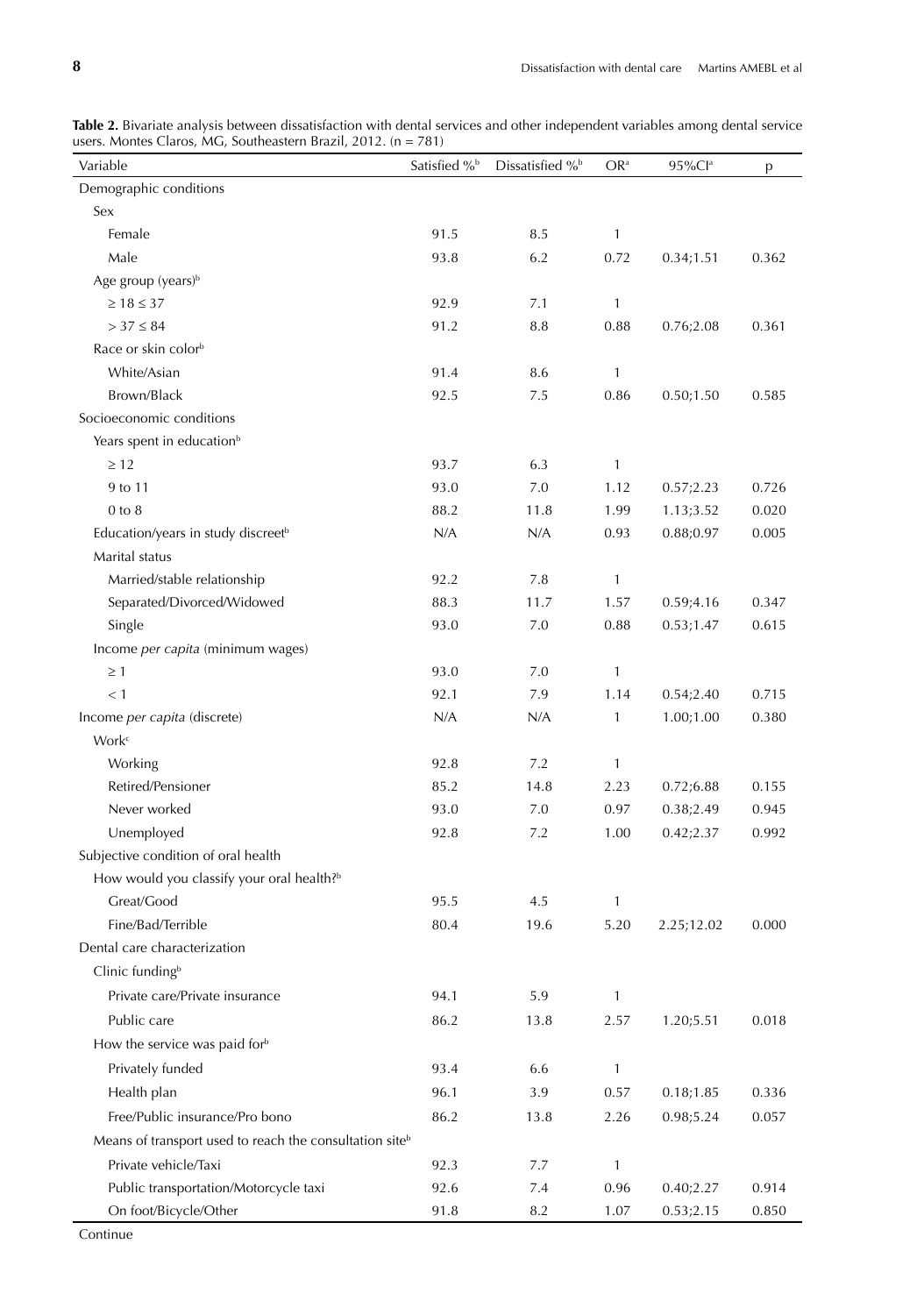Continuation

| Dra are actual care provider have the appropriate skins.                                                        |      |      |       |             |       |
|-----------------------------------------------------------------------------------------------------------------|------|------|-------|-------------|-------|
| Yes                                                                                                             | 95.1 | 4.9  | 1     |             |       |
| No                                                                                                              | 44.9 | 55.1 | 24.02 | 11.90;48.51 | 0.000 |
| ADCSSQ  regarding your last consultation how would you classify                                                 |      |      |       |             |       |
| Regarding promptness of care                                                                                    |      |      |       |             |       |
| The time spent traveling to your dental care provider? <sup>b</sup>                                             |      |      |       |             |       |
| Great/Good                                                                                                      | 92.0 | 8.0  | 1     |             |       |
| Fine/Bad/Terrible                                                                                               | 92.4 | 7.6  | 0.94  | 0.51;1.75   | 0.844 |
| The time spent waiting before being seen? <sup>b</sup>                                                          |      |      |       |             |       |
| Great/Good                                                                                                      | 95.0 | 5.0  | 1     |             |       |
| Fine/Bad/Terrible                                                                                               | 80.6 | 19.4 | 4.61  | 2.40;8.85   | 0.000 |
| Regarding dignity                                                                                               |      |      |       |             |       |
| The way you were received and the respect that you were given? <sup>b</sup>                                     |      |      |       |             |       |
| Great/Good                                                                                                      | 93.7 | 6.3  | 1     |             |       |
| Fine/Bad/Terrible                                                                                               | 45.6 | 54.4 | 17.64 | 6.46;48.19  | 0.000 |
| Regarding privacy                                                                                               |      |      |       |             |       |
| The way your privacy was respected during examinations and treatments? <sup>b</sup>                             |      |      |       |             |       |
| Great/Good                                                                                                      | 93.2 | 6.8  | 1     |             |       |
| Fine/Bad/Terrible                                                                                               | 59.9 | 40.1 | 9.24  | 2.47;34.51  | 0.002 |
| The way the service was provided to make sure you were able to speak privately <sup><math>\epsilon</math></sup> |      |      |       |             |       |
| Great/Good                                                                                                      | 93.8 | 6.2  | 1     |             |       |
| Fine/Bad/Terrible                                                                                               | 71.4 | 28.6 | 6.03  | 2.87;12.68  | 0.000 |
| Regarding communication                                                                                         |      |      |       |             |       |
| The clarity with which the service provider explained things to you? <sup>b</sup>                               |      |      |       |             |       |
| Great/Good                                                                                                      | 94.4 | 5.6  | 1     |             |       |
| Fine/Bad/Terrible                                                                                               | 54.2 | 45.8 | 14.30 | 6.71;30.46  | 0.000 |
| The time given to enable you to ask questions regarding your dental problem or treatment? <sup>b</sup>          |      |      |       |             |       |
| Great/Good                                                                                                      | 94.4 | 5.6  | 1     |             |       |
| Fine/Bad/Terrible                                                                                               | 74.2 | 25.8 | 5.87  | 2.81;12.26  | 0.000 |
| The quality of available information regarding other types of examinations or treatments? <sup>b</sup>          |      |      |       |             |       |
| Great/Good                                                                                                      | 94.9 | 5.1  | 1     |             |       |
| Fine/Bad/Terrible                                                                                               | 77.3 | 22.7 | 5.43  | 2.87;10.29  | 0.000 |
| Regarding autonomy                                                                                              |      |      |       |             |       |
| Your involvement in the decision making process regarding your care or treatment? <sup>b</sup>                  |      |      |       |             |       |
| Great/Good                                                                                                      | 95.2 | 4.8  | 1     |             |       |
| Fine/Bad/Terrible                                                                                               | 70.0 | 30.0 | 2.02  | 8.56;19.84  | 0.000 |
| Regarding choice                                                                                                |      |      |       |             |       |
| The freedom you had to choose your dental care provider? <sup>b</sup>                                           |      |      |       |             |       |
| Great/Good                                                                                                      | 94.7 | 5.3  | 1.0   |             |       |
| Fine/Bad/Terrible                                                                                               | 74.6 | 25.4 | 6.07  | 2.75;13.42  | 0.000 |
| Have you always tried to see the same dentist your whole life? <sup>c</sup>                                     |      |      |       |             |       |
| Yes                                                                                                             | 95.8 | 4.2  | 1     |             |       |
| No                                                                                                              | 89.4 | 10.6 | 2.73  | 1.22;6.08   | 0.000 |
| Regarding infrastructure                                                                                        |      |      |       |             |       |
| The cleanliness of the clinic as a whole, including the bathrooms? <sup>b</sup>                                 |      |      |       |             |       |
| Great/Good                                                                                                      | 93.5 | 6.5  | 1     |             |       |
| Fine/Bad/Terrible                                                                                               | 54.2 | 45.8 | 12.21 | 5.09;29.33  | 0.000 |
| The size of the waiting room and the room where you were examined? <sup>b</sup>                                 |      |      |       |             |       |
| Great/Good                                                                                                      | 94.4 | 5.6  | 1     |             |       |
| Fine/Bad/Terrible                                                                                               | 76.0 | 24.0 | 5.36  | 2.94;9.77   | 0.000 |
|                                                                                                                 |      |      |       |             |       |

OR crude: odds ratio – crude values; N/A: Not applicable; ADCSSQ: Assessment Dental Care System Satisfaction

Questionnaire<br>ª Corrected for the design effect.<br><sup>b</sup> The number of respondents was lower than the number of participants (n = 781).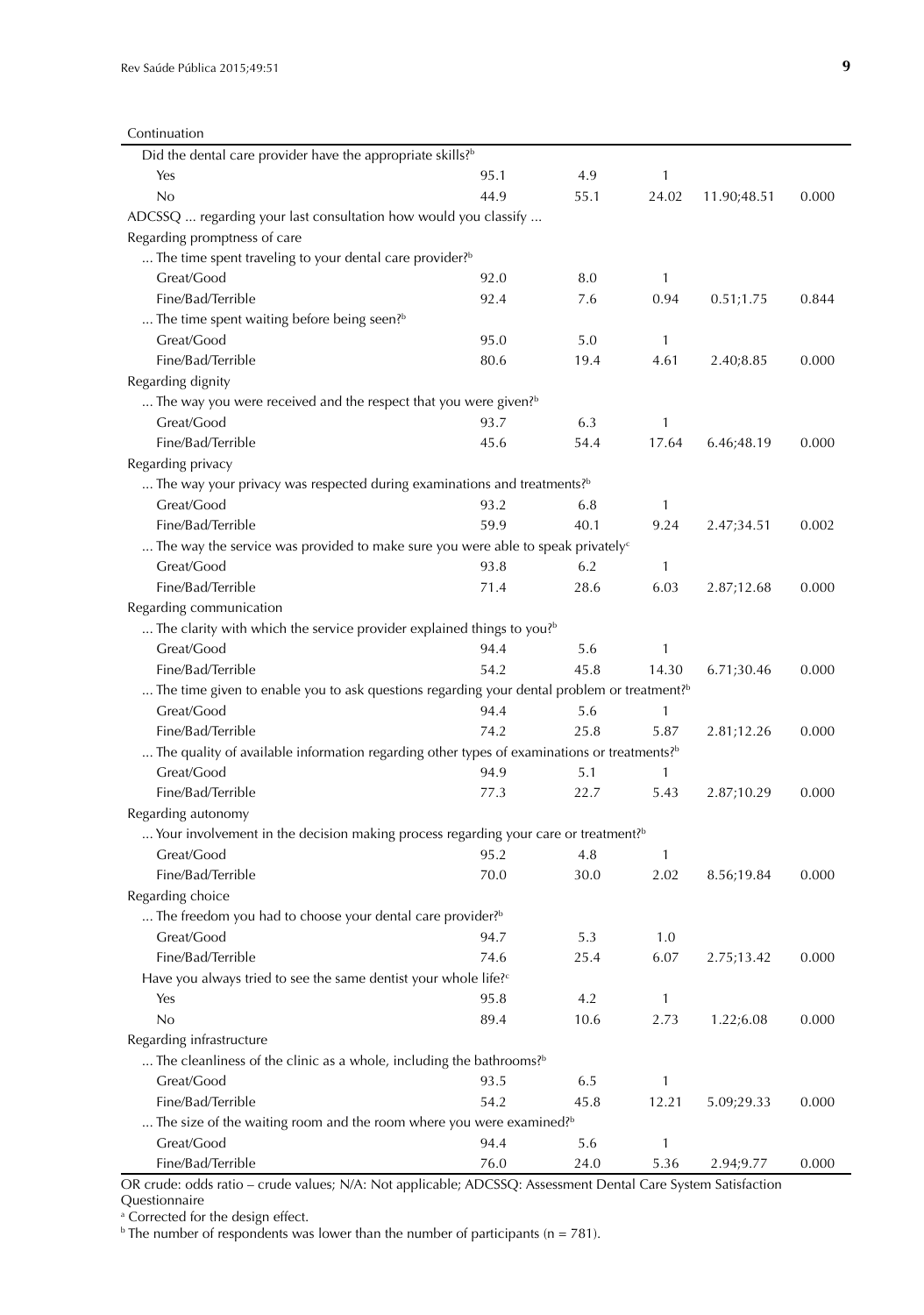| Variable                                                                        | $OR_{adjusted}^a$ | 95%Cl <sup>a</sup> | p     |
|---------------------------------------------------------------------------------|-------------------|--------------------|-------|
| Socioeconomic conditions                                                        |                   |                    |       |
| Education/Years in study discreet <sup>b</sup>                                  | 0.93              | 0.85;1.00          | 0.050 |
| Perception of general and oral health                                           |                   |                    |       |
| How would you classify your oral health? <sup>b</sup>                           |                   |                    |       |
| Great/Good                                                                      | 1                 |                    |       |
| Fine/Bad/Terrible                                                               | 3.22              | 1.21;8.60          | 0.022 |
| Dental care characterization                                                    |                   |                    |       |
| Did the dental care provider have the appropriate skills? <sup>b</sup>          |                   |                    |       |
| Yes                                                                             | 1                 |                    |       |
| No                                                                              | 13.42             | 6.09;29.55         | 0.000 |
| ADCSSQ items                                                                    |                   |                    |       |
| Regarding dignity                                                               |                   |                    |       |
| The way you were received and the respect that you were given? <sup>b</sup>     |                   |                    |       |
| Great/Good                                                                      | 1                 |                    |       |
| Fine/Bad/Terrible                                                               | 3.94              | 1.34;11.56         | 0.015 |
| Regarding infrastructure                                                        |                   |                    |       |
| The cleanliness of the clinic as a whole, including the bathrooms? <sup>b</sup> |                   |                    |       |
| Great/Good                                                                      | 1                 |                    |       |
| Fine/Bad/Terrible                                                               | 2.78              | 1.02;7.62          | 0.047 |
| The size of the waiting room and the room where you were examined? <sup>b</sup> |                   |                    |       |
| Great/Good                                                                      | 1                 |                    |       |
| Fine/Bad/Terrible                                                               | 3.00              | 1.32;6.84          | 0.011 |

**Table 3.** Multiple analysis between dissatisfaction with dental care and statistically significant variables among dental services users. Montes Claros, MG, Southeastern Brazil, 2012. (n = 781)

ADCSSQ: Assessment Dental Care System Satisfaction Questionnaire

a Corrected for the design effect.

 $^{\rm b}$  The number of respondents was lower than the number of participants (n = 781).

influenced by the cultural background, beliefs and values of the subject, in addition to offering a global perspective of well-being and reflecting the extent to which a person can functionally, comfortably and freely live within society.<sup>2</sup> Rodrigues et al<sup>23</sup> evaluated patients' satisfaction with dental care and found an association between satisfaction and perception of tooth and gum appearance as being great or good. This data provides a parameter that can be established between the perception of the subject, in relation to his/her health, and the evaluation that this makes on the services provided in his/her community.23

The dental care provider not having appropriate skills, in the eyes of the user, is associated to greater dissatisfaction with the dental care used. Having a job in the health sector is characterized by uncertainties that arise from the indeterminacy of the demands. Technically standardizing such an occupation is difficult, which can result in a lack of knowledge regarding certain procedures or even in them being incorrectly administered. Dentists must have communication and management skills as well as be able to monitor technological developments, but most of all, these professionals have to possess the technical skills necessary for this

profession.5 However, there is no precise diagnostic tool regarding the needs of this sector, which generates divergences between educational actions and the needs of the health services.<sup>1</sup> The lack of ability in these professionals, from the users' point of view, may be due to inappropriate treatment, the problem not being resolved, the patient not being made completely aware of the problem, insecurity by the professional and the service being neglected, which may result in dissatisfaction. One possible explanation for the observed association could be the lack of evaluation and control of the professionals' performance in their jobs, the lack professional motivation (due to low wages) and the lack of an effective career plan, which has an influence on absenteeism and the high turnover of these professionals. However, this reference can still explain the association found.11 Continuous evaluation strategies are needed from the points of view of managers, professionals and users of public and private health services.

ADCSSQ aspects that more negatively influenced the level of satisfaction in respondents were dignity and infrastructure. Greater dissatisfaction was observed among those who reported their experience of having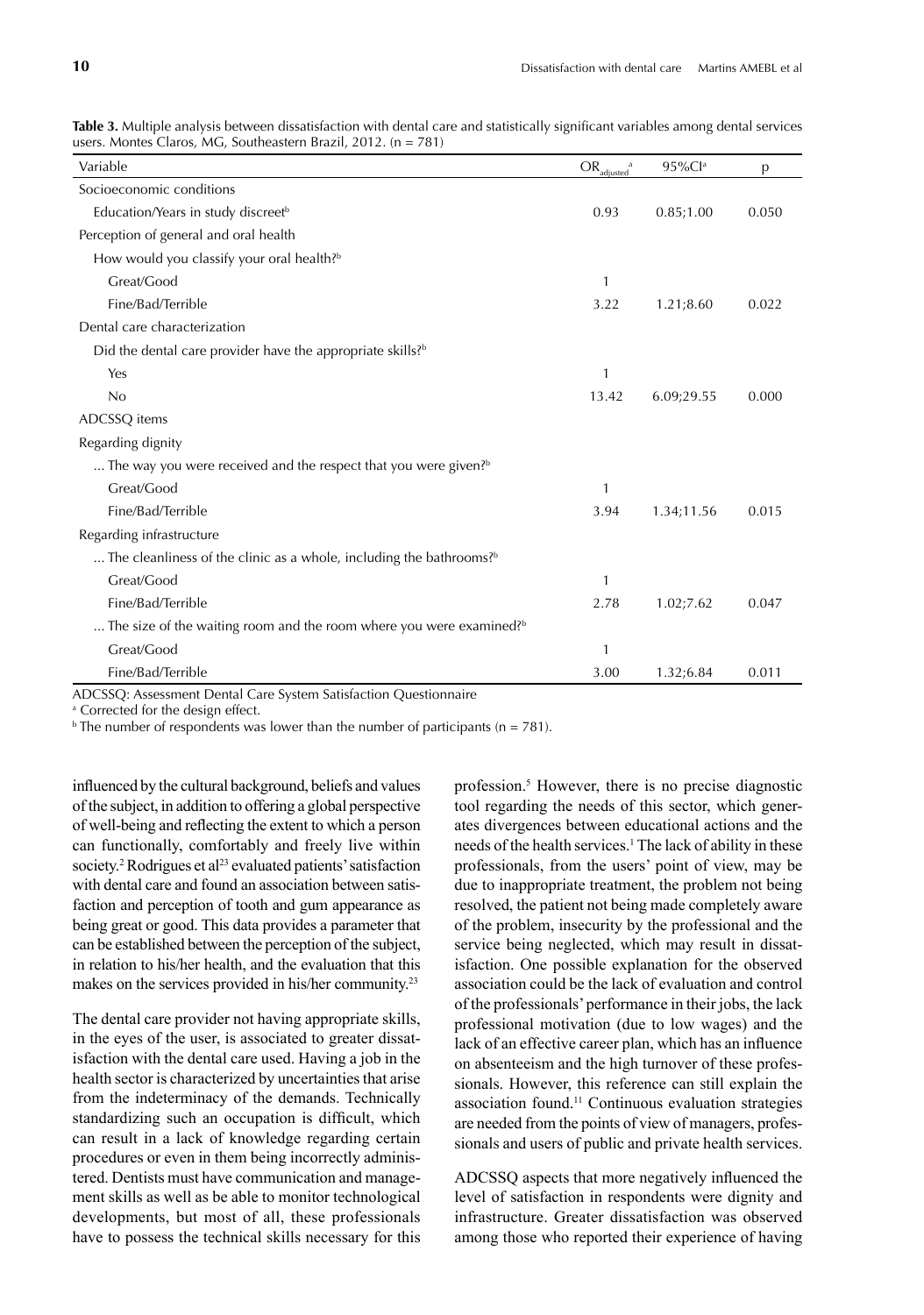been received and treated with respect as regular, bad or terrible, which is a result similar to the investigation on the resolvability and quality of ophthalmological care in Southern Brazil.<sup>3</sup> The attitudes of health professionals, who can generate greater satisfaction with the service, refer to how they greet the patient, how attentive they are, their interest in the case, their use of plain language, how they explain the problem and whether they give the patient the opportunity to clarify their doubts.<sup>3</sup> the association between the experience of not being treated with respect and dissatisfaction reflects the importance of a good dentist-patient relationship. Donabedian7 states that the interpersonal patient-professional relationship has an influence on health service evaluations.

Dissatisfaction with dental services was higher among users who considered the cleanliness of the clinic's facilities, including the bathrooms, and the sizes of the examination and waiting rooms to be fine, bad or very bad. Issues related to the structure of the facility, such as its organization,<sup>6</sup> may influence user satisfaction. Regarding the evaluation of the services' structure, satisfaction evaluates context and the inputs.<sup>9</sup> Donabedian<sup>7</sup> proposes the indicator framework to evaluate the resources used by the service and the factors that are related to the site's infrastructure, which is one of the determinants of satisfaction. Structural factors can influence access to the service, treatment time, forms of payment, among others.9 Dissatisfaction with the size and cleanliness of the facilities can generate a negative view of the place with dissatisfaction following as a consequence. In summary, associations were identified between dissatisfaction (result) and variables related to the structure of services and the care

**REFERENCES**

- 1. Amâncio Filho A. Dilemas e desafios da formação profissional em saúde. *Interface (Botucatu)*. 2004;8(15):375-80. DOI:10.1590/S1414-32832004000200019
- 2. Andersen RM, Davidson PL. Ethnicity, aging, and oral health outcomes: a conceptual framework. *Adv Dent Res*. 1997;11(2):203-9. DOI:10.1177/08959374970110020201
- 3. Benazzi LEB, Figueiredo ACL, Bassani DG. Avaliação do usuário sobre o atendimento oftalmológico oferecido pelo SUS em um centro urbano no sul do Brasil. *Cienc Saude Coletiva.* 2010;15(3):861-8. DOI:10.1590/S1413-81232010000300029
- 4. Bleich SN, Ozaltin E, Murray CJL. How does satisfaction with the health-care system relate to patient experience? *Bull World Health Organ.* 2009;87(4):271-8. DOI:10.1590/S0042-96862009000400012
- 5. Bottan ER, Sperb RAL, Telles PS, Uriarte Neto M. Avaliação de serviços odontológicos: a visão dos pacientes. *Rev ABENO*. 2006;6(2):128-33.
- 6. Danielsen K, Bjertnaes OA, Garratt A, Forland O, Iversen HH, Hunskaar S. The association between demographic

process according to the structure-process-outcomes triad, which demonstrates the adequacy of the theoretical model proposed by Donabedian.7

Some of the study's limitations are the fact that the ADCSSQ only has two questions that assess structure, and that the instrument does not measure the resolvability of the service, which is an important factor for evaluating the results. The dental care evaluation process, from the perspective of the users, is dynamic, as are the variables investigated; therefore, causes and effects vary over time. This is a cross-sectional study that does not make establishing a temporal relationship between observed associations possible. Thus, interpreting the findings from such is limited. However, as this is a theme that has been little explored, this study contributes in terms of knowledge construction regarding dental service evaluations.

A high rate of satisfaction with dental care was observed. Factors associated with dissatisfaction were lower education levels, negative self-perception of oral health, lack of ability on behalf of the professional from the user's point of view, being treated disrespectfully and having a negative opinion regarding the cleanliness of the rooms and bathrooms, as well as the size of the waiting and examination rooms. The outcome, dissatisfaction with the dental care, is associated to variables relating to the structure and process. The re-evaluation of dental evaluation policies is suggested as is performing educational interventions aimed at improving the quality of care among professionals by responsible agencies: public services, in its sphere of activity; academic training; and the Brazilian Regional Council of Dentistry, in monitoring professional activity.

factors, user reported experiences and user satisfaction: results from three casualty clinics in Norway. *BMC Fam Pract*. 2010;11:73. DOI:10.1186/1471-2296-11-73

- 7. Donabedian A. The quality of care: how can it be assessed? *JAMA*. 1988;260(12):1743-8. DOI:10.1001/jama.1988.03410120089033
- 8. Emmi DT, Barroso RFF. Avaliação das ações de saúde bucal no Programa Saúde da Família no distrito de Mosqueiro, Pará. *Cienc Saude Coletiva.* 2008;13(1):35-1. DOI:10.1590/S1413-81232008000100008
- 9. Esperidião MA, Trad. LA Bonfim. Avaliação de satisfação de usuários: considerações teórico-conceituais. *Cad Saude Publica*. 2006;22(6):1267-76. DOI:10.1590/S0102-311X2006000600016
- 10. Halal IS, Sparrenberger F, Bertoni AM, Ciacomet C, Sibel CE, Lahude FM, et al. Avaliação da qualidade de assistência primária à saúde em localidade urbana da região sul do Brasil. *Rev Saude Publica*. 1994;28(2):131-6. DOI:10.1590/S0034-89101994000200007